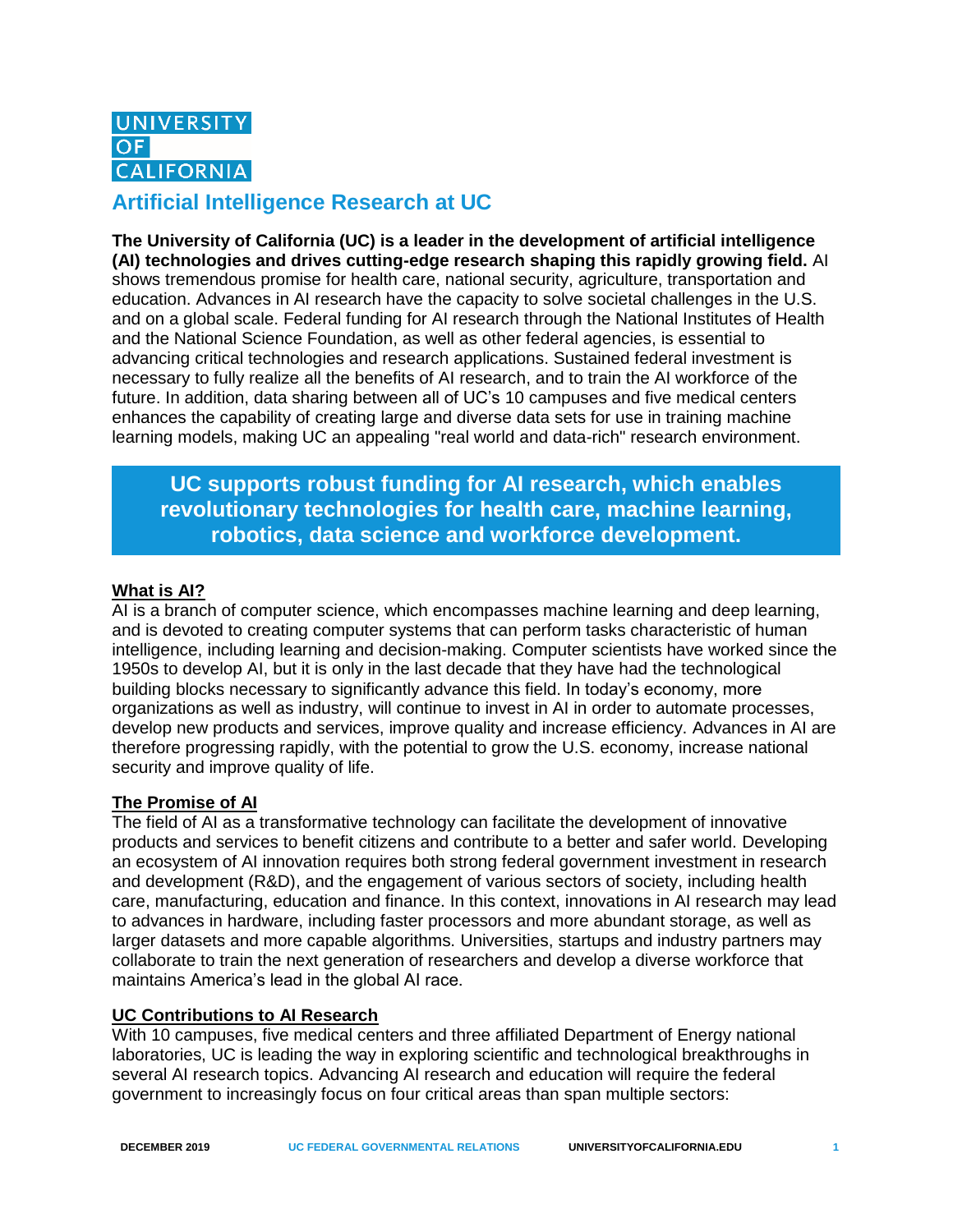- Role of AI in health care:
- Machine learning and robotics;
- Use of data science in AI technologies;
- Workforce development.

## **Role of AI in health care**

• **UC encourages the federal government to fund AI research in the area of health care, where its applications will enable treatments for diseases affecting California and the nation.** 

Harnessing AI technology in the area of health care can contribute to breakthrough technologies in biology, health and medicine. These technologies have the potential to improve ways in which doctors and researchers approach treatments. With both world-class research and medical expertise, UC campuses provide the ideal environment for such innovations on the global scale.

## **Machine learning and robotics**

• **UC encourages the federal government to invest in machine learning and robotics, which will fuel technological innovations of the future.**

Giving computers the ability to learn without being explicitly programmed makes machine learning an exciting area to explore in multiple sectors. Important applications of machine learning include speech and image recognition, reasoning and robotics. Research in machine learning and robotics taking place on UC campuses will result in technological innovations that maintain the U.S. as a leader in AI.

### **Use of data science in AI technologies**

• **UC encourages the federal government to invest in efforts utilizing data science to advance AI technologies, leading to an innovative research environment.**

Data science employs computer science disciplines to extract knowledge and insights from large amounts of data. One notable application of AI technologies is providing evidence-based and personalized recommendations related to a patient's medical records. Data science research in AI from UC campuses focused on improved analytics techniques can facilitate an innovative research environment.

### **Workforce development**

#### • **UC encourages the federal government to invest in developing a strong AI workforce that can both utilize and advance technological breakthroughs in this field.**

Investing in workforce development within the AI field, which has a significant potential to cultivate technological breakthroughs, is critical for the future of jobs in America. UC campuses provide fertile ground for training the next generation of AI researchers in science and technology.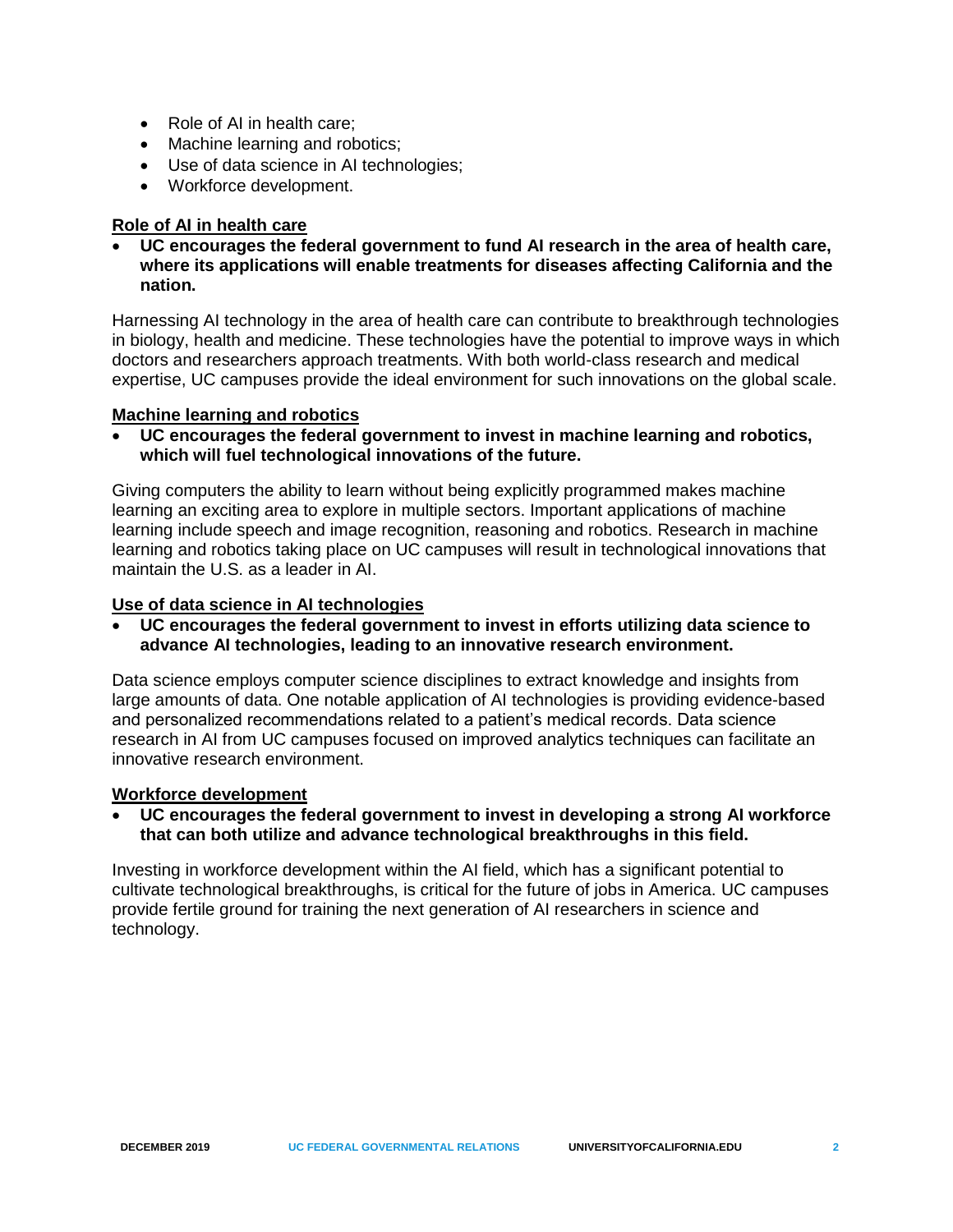

# **Artificial Intelligence Research at UC**

# **UC Berkeley**

AI research at UC Berkeley focuses on the improvement of algorithms and data science in order to improve technical expertise, as well as public interest and curriculum development aimed at training the AI workforce. Within technical expertise there is a need for defining algorithmic standards, establishing AI governance models and identifying AI trustable media. In addition, the UC Berkeley Algorithmic Fairness and Opacity Working Group develops new ideas, research directions and policy recommendations around issues of fairness, transparency, interpretability and accountability in algorithms and algorithmic-based systems. UC Berkeley's new Division of Data Science and Information builds a strong integrative emphasis into its curriculum on human contexts and ethics of data, serving as its curricular model. Many core machine learning techniques were developed at UC Berkeley, including a ubiquitously used open-source computational tool to support interactive data science and scientific computing across all programming languages. In the training spectrum, the Samuelson Law, Technology & Public Policy Clinic trains law and graduate students in public interest work. In addition, the Berkeley Center for New Media explores the emerging possibilities of cultural criticism and democratic participation in a digital world.

# **UC Davis**

AI research at UC Davis focuses on data science, biomedical applications, and identifying larger areas for AI impact in society. Within this goal, the UC Davis Center for Data Science and Artificial Intelligence Research (CeDAR) seeks to effectively respond to the challenges of our society by translating complex data into powerful solutions addressing real-world needs. Some of these needs are: feeding the growing world population; mitigating climate change; combating environmental damage; creating sustainable energy sources; and providing effective, affordable health care for everyone. CeDAR brings together AI and data science foundations, methods and applications in research and education, and partners with faculty from a diverse array of academic backgrounds to identify and address the most pressing problems where AI research can make a difference. In addition, the UC Davis Machine Learning and AI group focuses on natural language processing, deep learning in vision systems, AI applications in game design and biomedical applications of AI research.

### **UC Irvine**

AI research at UC Irvine focuses on building the next generation of intelligent systems, as well as broader applications in health care. UC Irvine's Center for Machine Learning and Intelligent Systems allows for collaborative research addressing a variety of real-world problems, including technical applications related to spam email filtering and image and video data analysis, as well as health care applications including medical diagnostic and microarray genomics. In 2018, UC Irvine launched the Center for AI in Diagnostic Medicine, which aims to focus on translating AI into clinical tools. In addition, with grant funding from the U.S. Department of Education, UC Irvine Informatics Department is studying socially responsible AI, which aims to promote social welfare, inclusiveness, economic progress and justice.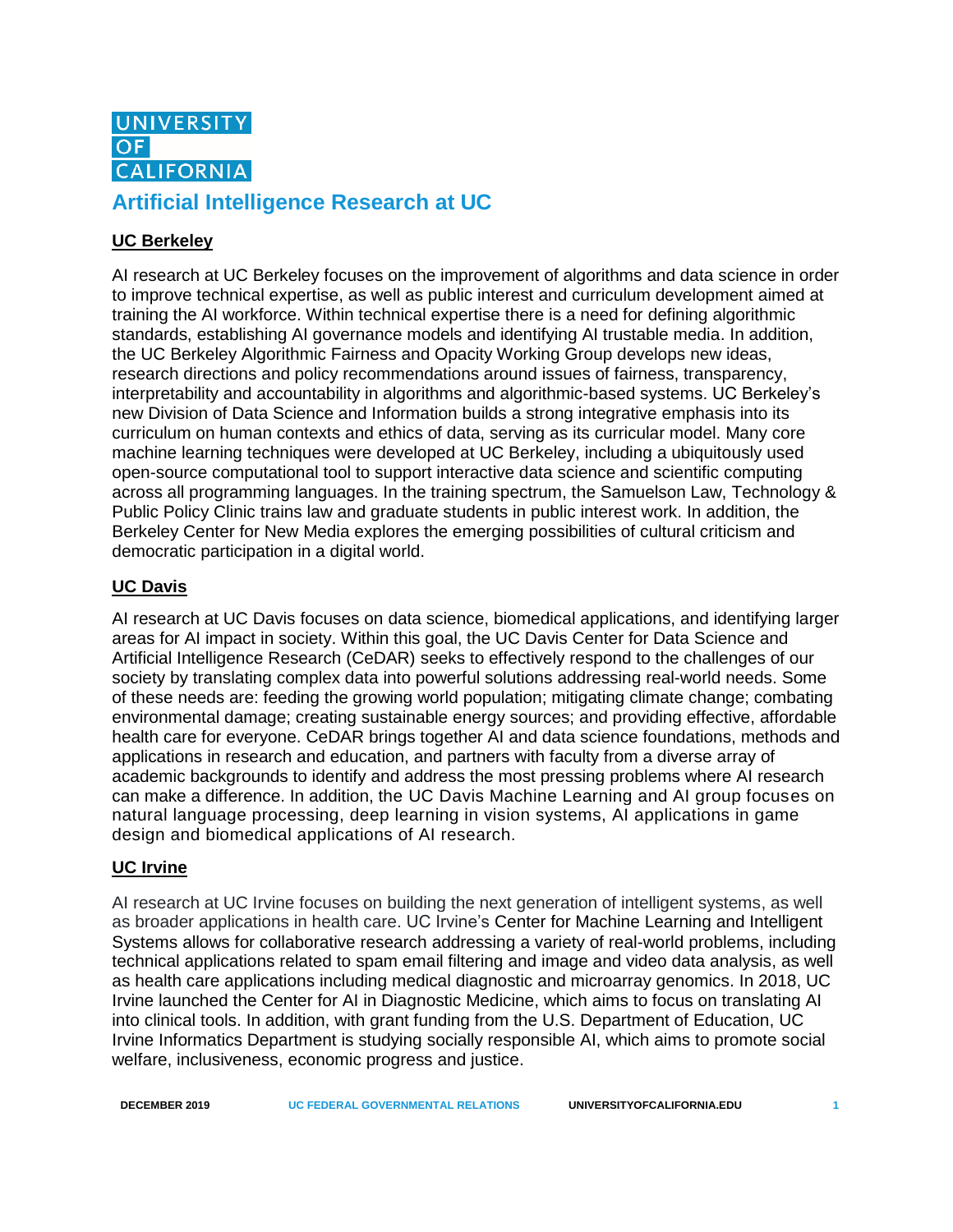### **UC Los Angeles**

AI research at UC Los Angeles is focused in the health care and medical space, in addition to technical applications related to computer vision. Within the Samueli School of Engineering at UC Los Angeles, the research laboratory on machine learning and AI focuses on providing actionable intelligence, as well as healthcare and medical knowledge to patients, clinicians, medical researchers, health care providers and policymakers. UC Los Angeles signed a license agreement with Theseus AI for technology using AI to interpret MRI scans of patients' spines. UC Los Angeles researchers also developed FocalNet, a new AI system to help radiologists identify and predict the aggressiveness of prostate cancer through MRI scans. Through funding from the Open Philanthropy Project, UC Los Angeles School of Law is studying disruptive societal and legal changes stemming from AI. UC Los Angeles and Stanford University engineers developed a new AI system that mimics how humans visualize and identify objects, a type of technology called "computer vision" which allows computers to learn on their own, make decisions based on reasoning and interact with individuals in a much more human-like way.

### **UC Merced**

AI research at UC Merced focuses on a variety of topics, including virtual reality, as well as algorithms and their use for precision agriculture. UC Merced developed Robot-Assisted Precision Irrigation Delivery (RAPID), an innovative project that brings robotics, AI and precision agriculture together to improve crops and harvests, open a new field of jobs and save water. Research in large-scale resilient Internet-of-Things systems generates data enabling the use of AI algorithms to implement next-generation intelligent control systems for a variety of applications, such as precision agriculture and building energy management. Further examples of AI research at UC Merced include cognitive systems capable of long-term learning and development*,* as well as motion planning algorithms for specific needs in computer animation, games and virtual reality applications. Additional AI research at UC Merced focuses on an algorithm designed to help machines conduct highly complicated processes faster, easier and more efficiently, similarly to a human brain.

### **UC Riverside**

AI research at UC Riverside largely focuses on data science and robotics. UC Riverside is home to both the Center for Data Science and the Center for Research in Intelligent Systems (CRIS), both of which are spearheading campus-wide efforts for AI and data science research with the goal of developing knowledge for decoding big data, as well as facilitating interdisciplinary collaborations in control and dynamical systems, robotics, and machine intelligence. CRIS also organizes seminars, workshops, and lectures to facilitate the scholarly dissemination of ideas, promote research and educational activities for students, and provide its affiliated members with state-of-the-art computational and robotic facilities. Additionally, UC Riverside's Center for Environmental Research and Technology (CE-CERT) is actively working to address society's most pressing environmental challenges in air quality, climate change, energy, and transportation. Overall, AI and data science research at UC Riverside has attracted significant funding from sponsors including the National Science Foundation, Office of Naval Research, DARPA and the Department of the Navy.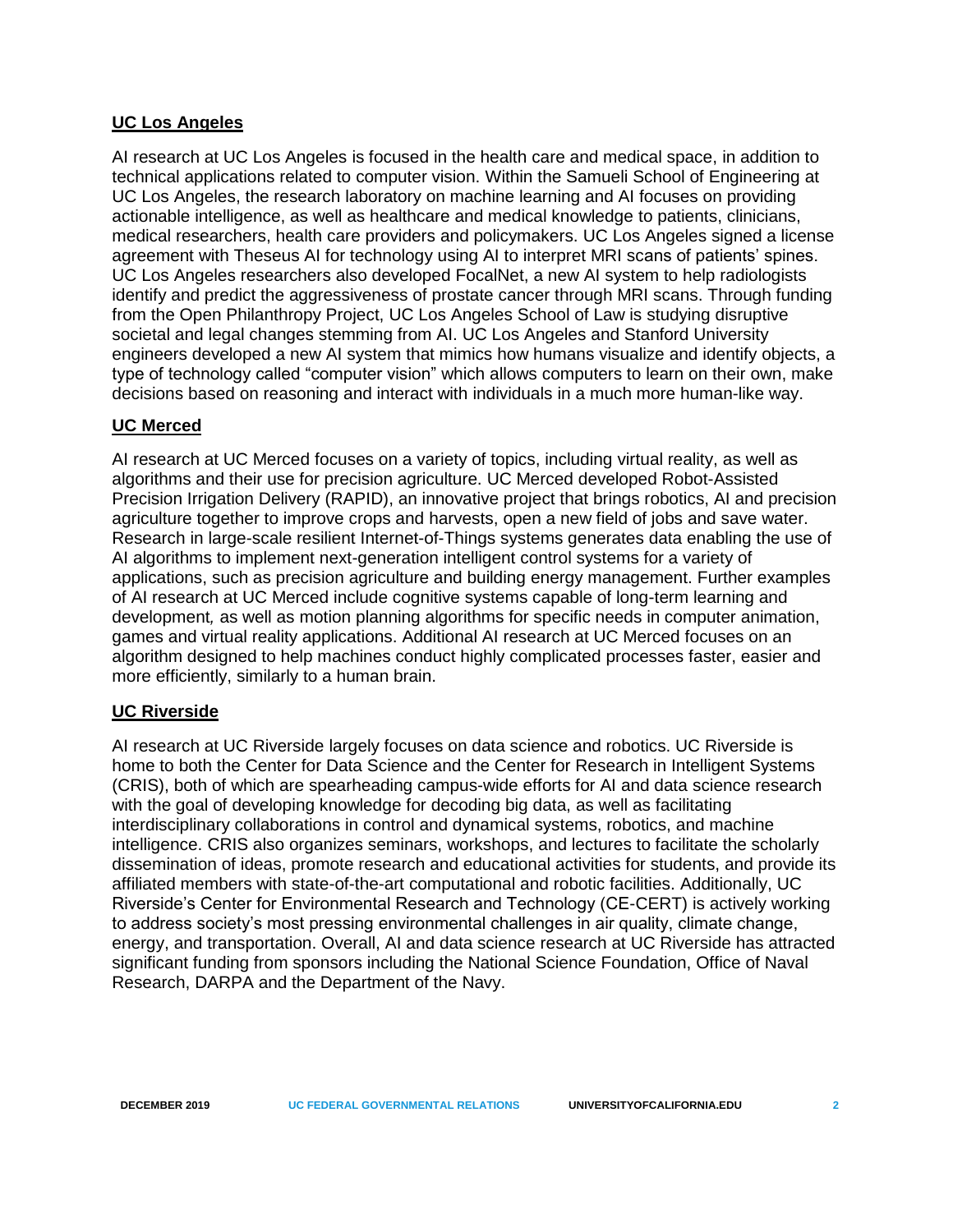## **UC San Diego**

AI research at UC San Diego is focused on integrating multiple areas to address various societal issues within health care and engineering, among others. The AI Group at UC San Diego is focused on machine learning, reasoning under uncertainty and cognitive modeling. This group is part of the larger campus-wide effort in Computational Statistics and Machine Learning (COSMAL), which catalyzes interdisciplinary collaborations. The Artificial Intelligence for Health Living Center (AIHL) is a joint effort between UC San Diego and IBM with the goal of promoting critical research and applications in healthy aging and the human microbiome. The partnership between Intel, Oregon State University, Stanford and UC San Diego focuses on reinforcement learning, where machines can make choices to optimize potential rewards, or explore their environments in order to gather more data for robust decision-making. The Halıcıoğlu Data Science Institute (HDSI) integrates data science, AI and machine learning research across campus for basic and applied research, whereas research at The Institute for Neural Computation (INC) spans several areas of AI and computer engineering. In the Jacobs School of Engineering's AI Cluster, students are engaged in most AI sub-fields, as well as involved in applications for machine learning and data mining.

## **UC Santa Barbara**

AI research at UC Santa Barbara is strongly interdisciplinary and spans several departments, with the goal of utilizing machine learning to improve AI systems, language processing and robotics. The Mind and Machine Intelligence Academic Initiative is a cross-disciplinary campus effort to study the relationship between humans and intelligent machines. The Center for Responsible Machine Learning reflects the university's commitment to define and build the future of machine learning algorithms and human-aware AI systems. UC Santa Barbara researchers have successfully demonstrated that a simple artificial neural circuit of 100 synapses can perform image classification (taking an input and outputting a class or probability that the input is a particular class), and that AI technology can be used to spot misinformation online through natural language processing, taking incentives into account and examining textual patterns in social media posts and articles. UC Santa Barbara researchers have also shown that AI technology can help ecologists identify wildlife through machine learning-based computer vision. Moreover, by using AI technologies for both vision and language, they have shown that it is possible to develop virtual robots that navigate a scene and perform tasks using real-time environmental cues and human concepts. Additional AI research on campus focuses on understanding the pitfalls of adversarial machine learning, as well as ways in which robots, machine learning and AI are changing how we train the workforce in this field.

# **UC Santa Cruz**

AI research at UC Santa Cruz focuses on big data, smart devices, and other larger scale questions. UC Santa Cruz's data science center, Data, Discovery and Decisions (D3), provides a platform for collaboration between industry and academia where big data can be used to train the future workforce in computing and AI. Graduate programs in computer science and biomolecular engineering offer students and faculty opportunities to engage in cutting-edge research in several areas such as bio-sensing devices, smart power, AI, data science, genomics and cyber-physical systems. The Expressive Intelligence Studio at UC Santa Cruz explores the intersection of AI and art and design, and examines the use of AI for videogames, including autonomous characters and interactive storytelling. The Applied AI Initiative (AAII) is a new effort focused on the applications of AI, and an interdisciplinary initiative working with